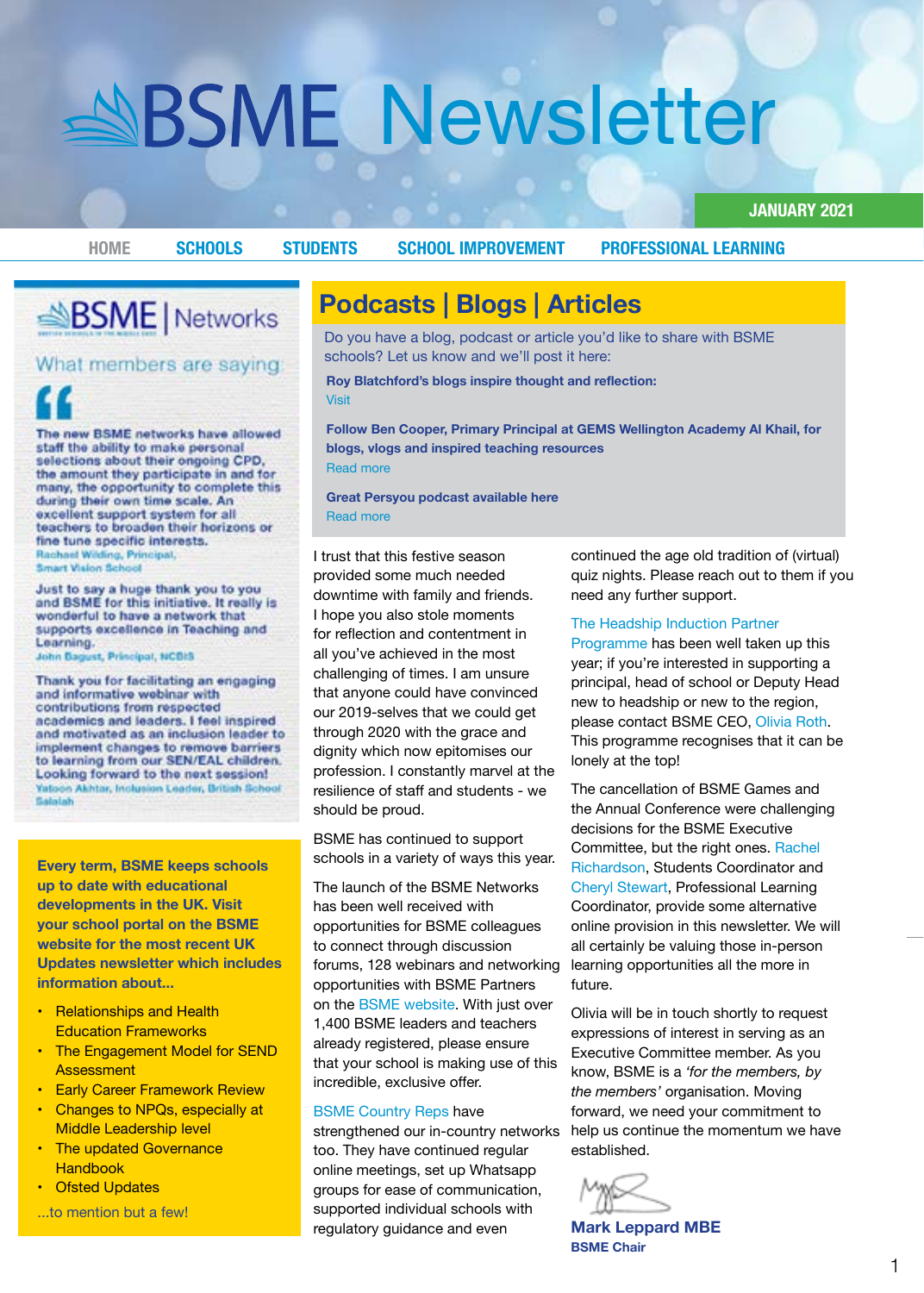**2021 JANUARY**

<span id="page-1-0"></span>**[LEARNING PROFESSIONAL](#page-6-0) [IMPROVEMENT SCHOOL](#page-5-0) [STUDENTS](#page-3-0) SCHOOLS [HOME](#page-0-0)**

## **Celebrating Schools**

#### **International School Awards 2020**



### THE POWER OF YET!





### **The British School Alexandria Way with HPL!**

The British School of Alexandria is delighted to announce our successful accreditation in May 2020 with the HPL organisation (High Performance Learning). This puts us into an extremely elite group of HPL World Class Schools. We are very excited to also announce that BSA is not only the first school in Egypt to achieve this but also we are the only school in Africa! HPL is a philosophy of teaching which encompasses a set of skills and attitudes designed to meet the evolving needs of the 21st century. Read more

### **Crops to classrooms: engagement growing**

When the idea of a school farm was first brought up, our initial thoughts were of building a small manageable vegetable patch. A few months on and we can certainly agree that GEMS Metropole Farm is so much more than that. Our modest peace garden has been transformed in to a dedicated outdoor learning space with fruits and vegetables including an indoor hydroponics farm, and to the delight of all our students, even some chickens and rabbits have taken up residence. Read more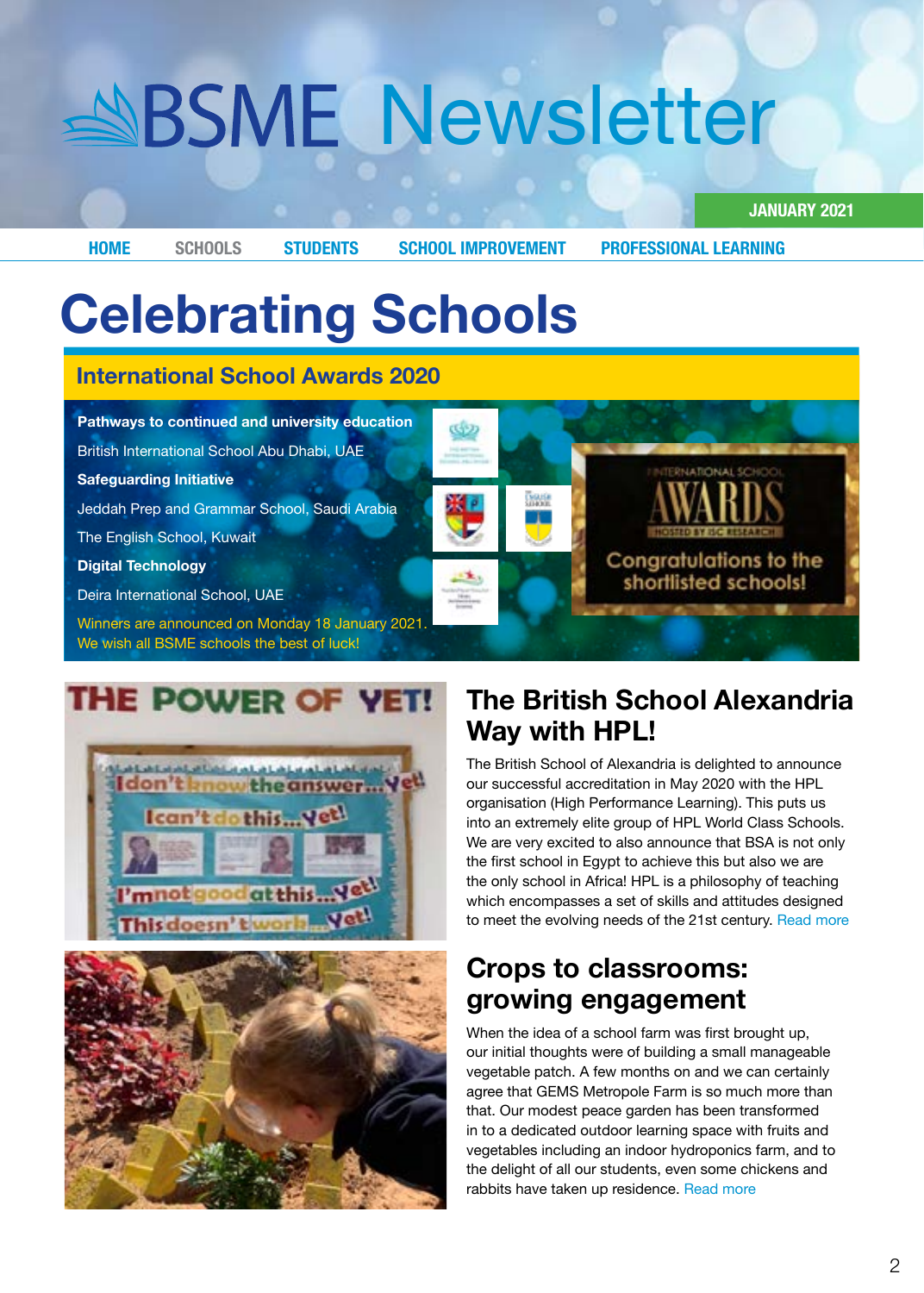#### **Outstanding BSO Schools:**

As the only DfE approved inspection framework for international schools, BSO remains the gold standard in accreditation for British international schools. BSME congratulates GEMS Wellington International School on achieving outstanding across the board!

مدرسة جيمس ولينغتون GEMS Wellington International School ألا لا يتعالى المعلمات

We are committed to ensuring students are given every opportunity to experience exceptional learning opportunities in enabling environments - safe, happy, challenged and successful.

> Mrs Maryssa O'Connor Principal/CEO, British Premium Schools, Group Lead

## 'OUTSTA school rating since 2009

An Outstanding British Curriculum School in Dubai

GEMS Wellington International School is a truly groundbreaking learning environment that provides exceptionally high standards of education to all the students. The school, spanning an area of eight acres, offers a spectrum of facilities and resources that combines a world class education with distinctive, state-of-the-art infrastructure.

#### **REPORT HIGHLIGHTS**

CC The school follows a British curriculum which is exceptionally well planned and sequenced. Those<br>pupils who move on to the sixth form receive a highly individualised programme within the IB curriculum

CO The quality of teaching, learning and assessment across the school is outstanding

 $\bigcirc$  Teachers know pupils well as individuals<br>and have a detailed knowledge of their<br>strengths and weaknesses  $\bigcirc$ 

Pupils grow to become mature, well-rounded young people



**ung CLASS SCHOOL** 

International School Leader Magazine December 2020 issue is now published. It is a special issue focused on pathways to higher education.

Download your free copy here

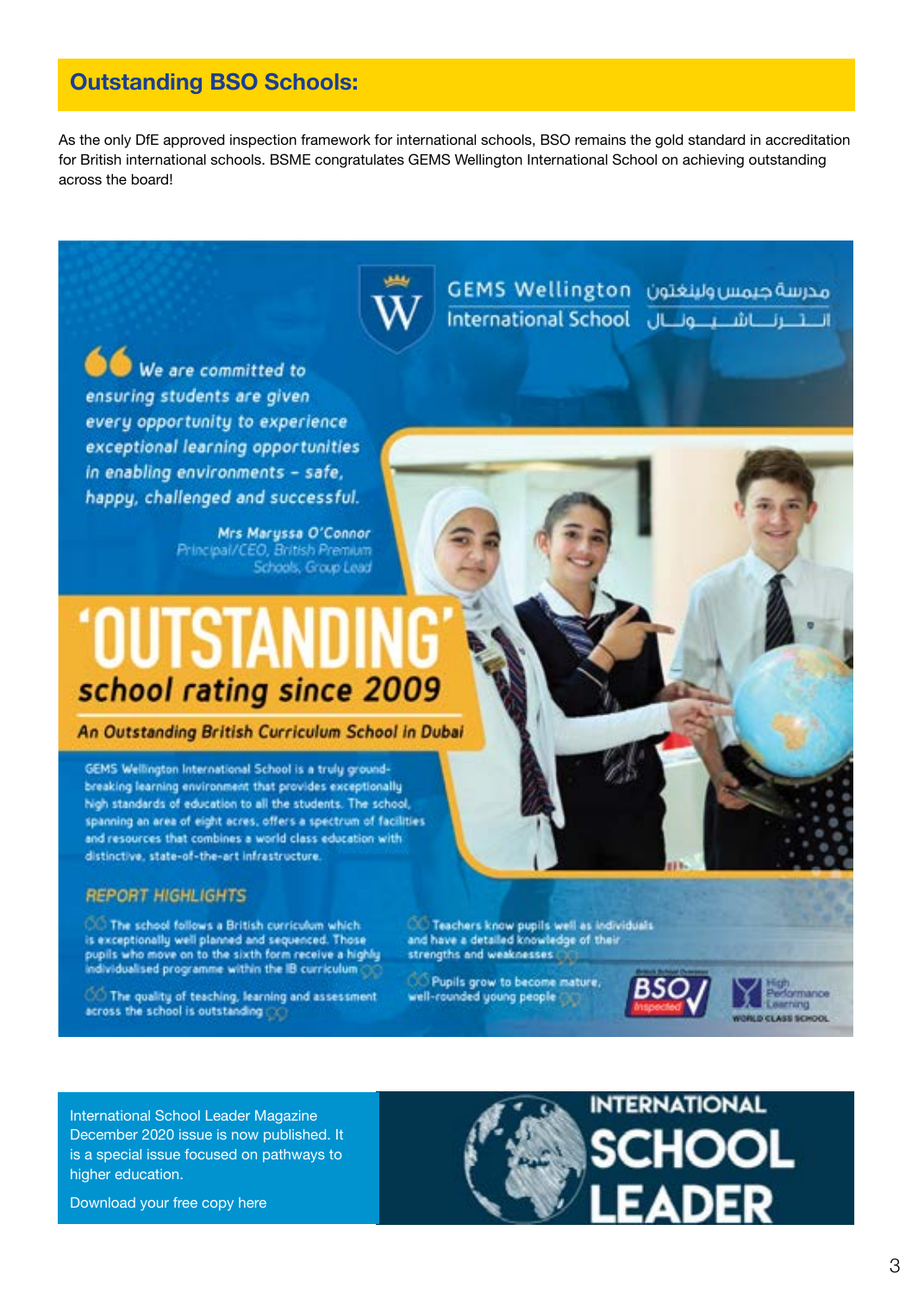**2021 JANUARY**

<span id="page-3-0"></span>**[LEARNING PROFESSIONAL](#page-6-0) [IMPROVEMENT SCHOOL](#page-5-0) STUDENTS [SCHOOLS](#page-1-0) [HOME](#page-0-0)**

Dear Colleagues,

This term has seen a very different start to the academic year with the unfortunate cancellation of all BSME Games (that were due to take place in 2020 - 2021) and the stand alone BSME Sports events.

However, we were pleased to see the increased engagement with several of our online competitions that are taking place.

#### **SRS BSME Art Competition**

The SRS BSME Art Competition, hosted by The School of Research Science, allows talented students to communicate through the field of art and the chosen theme this year is 'My experience during Covid-19 pandemic'. There have been x20 member schools register their participation in the competition with nearly x400 students involved. The winning entries will be displayed on the BSME student event page once the judging has taken place.



**Rachel Richardson Students Coordinator** 

**Bridging Learning gaps using technology Read more** 

**The link between student wellbeing and attainment Read more** 

For further information contact: students@bsme.org.uk



#### **BSME Primary Creative Writing**

The BSME Primary Creative Writing Event, hosted by Modern English School Cairo, provides students with an opportunity to demonstrate their ideas and imagination through writing. It also offers students a platform to an international audience who will read and judge their work. The theme of the event this year will be 'Wishing Tales'. There are currently x40 schools participating in this event.

#### **BSME App Design Challenge**

The BSME App Design Challenge provides a creative opportunity for children to develop their moral and social responsibilities whilst preparing for their roles as leaders of the future. Hosted by The Pearl Academy, Abu Dhabi, we are looking forward to seeing the presentations from the 13 schools that are participating in this challenge.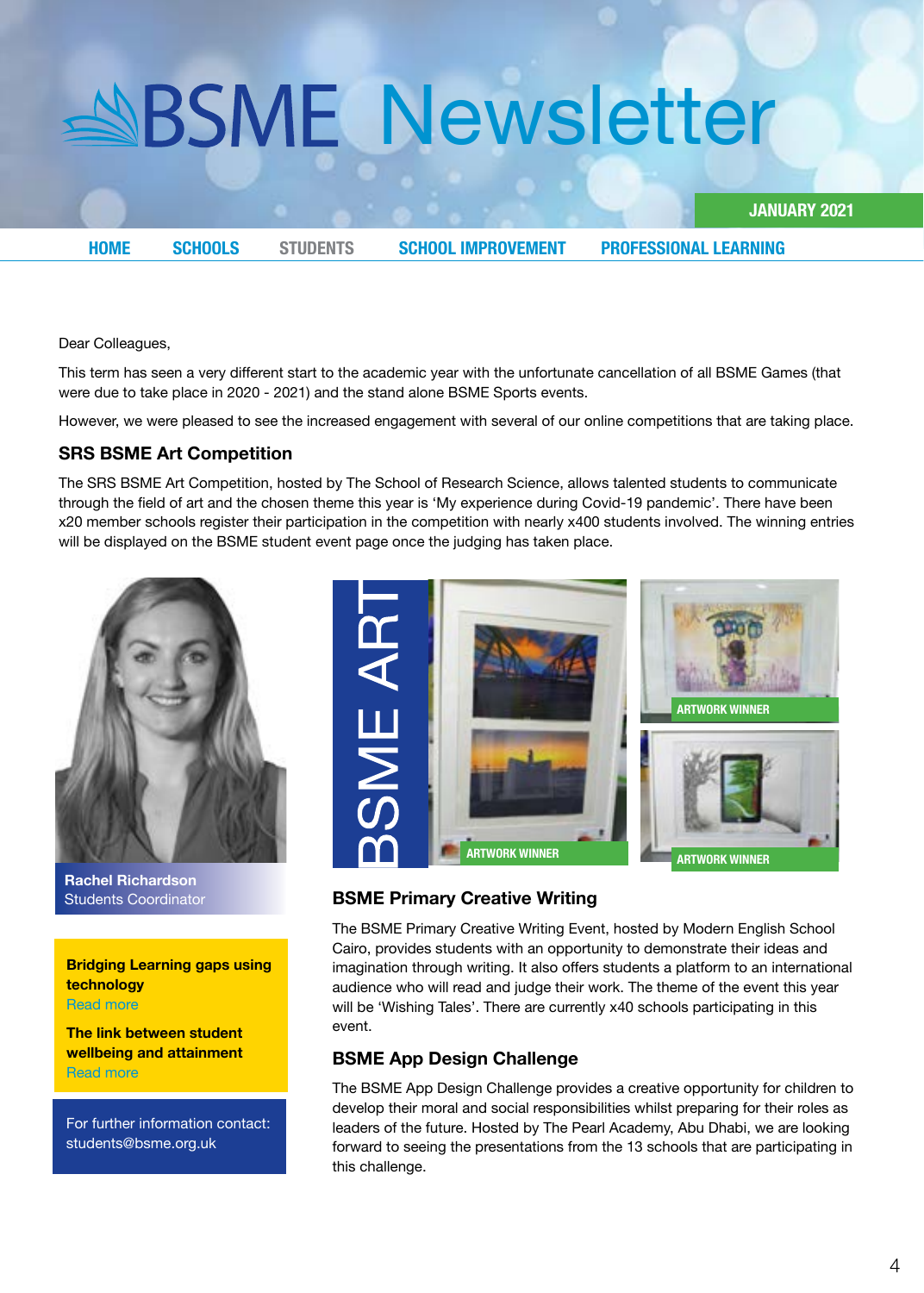**2021 JANUARY**

**[LEARNING PROFESSIONAL](#page-6-0) [IMPROVEMENT SCHOOL](#page-5-0) [STUDENTS](#page-3-0) [SCHOOLS](#page-1-0) [HOME](#page-0-0)**

#### **Young Musicians of the Gulf**

Hosted by St Christopher's School Bahrain, YMOG will be using a virtual format for the competition this year and we are excited to see the individual entries! The final stages of the competition will be taking place between the 22nd to the 25th February 2021. Make sure you have a look at the YMOG youtube channel for the results!

![](_page_4_Picture_8.jpeg)

Keep a look out for some new online student events and if your school would like to host a BSME competition then please do not hesitate to get in touch!

For further information contact: students@bsme.org.uk

### **BSME Secondary Schools Writing Challenge**

We are delighted thatAamity International School, Abu Dhabi, launched the innaugral BSME secondary school writing event this year. Given the current international situation, outlets for creativity have never been so important. With 24 schools registered to participate we look forward to seeing aspiring young writers expressing themselves and providing us with some top quality writing.

![](_page_4_Picture_13.jpeg)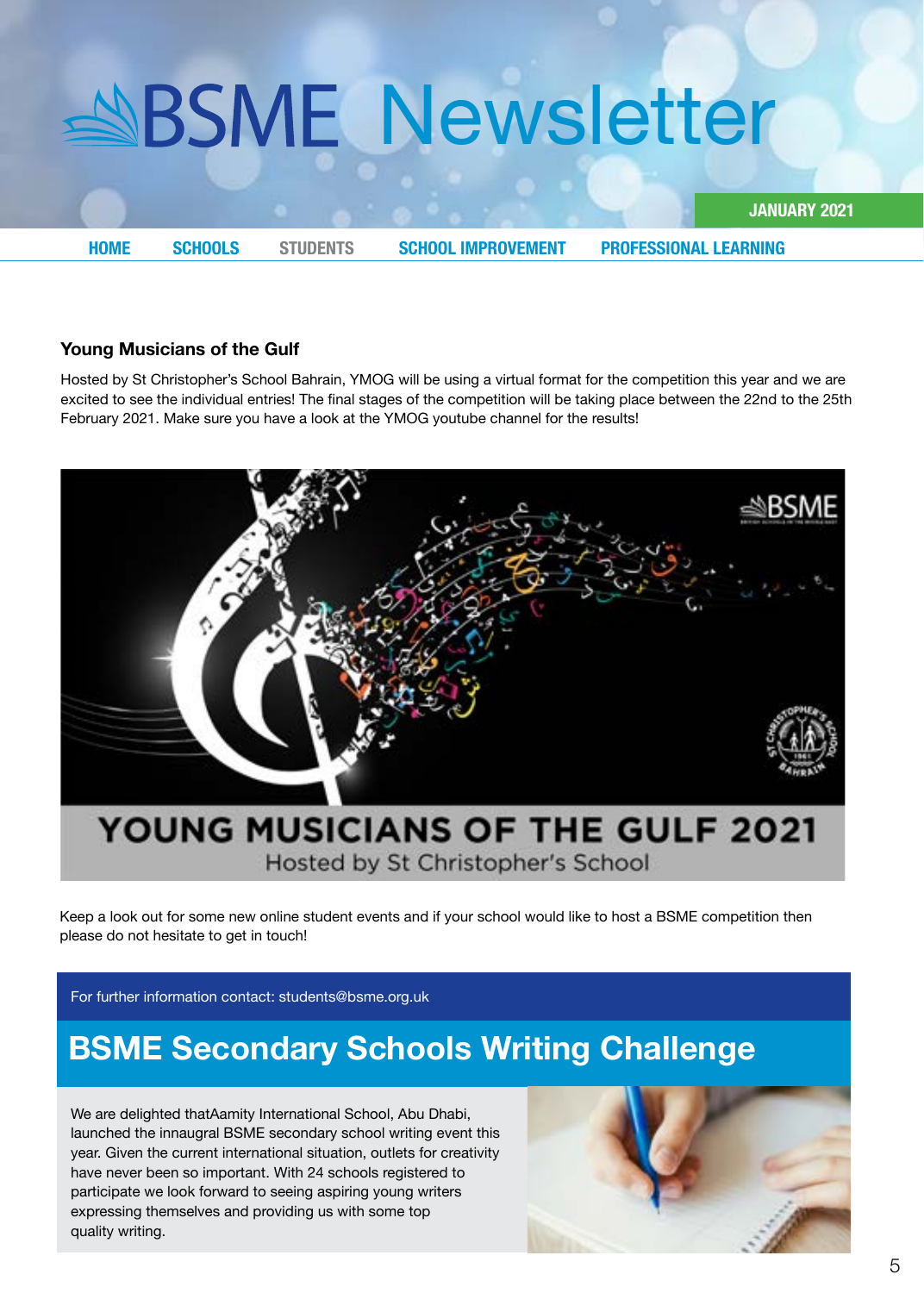**2021 JANUARY**

hannie

<span id="page-5-0"></span>**LEARNING SCHOOLS [STUDENTS](#page-3-0)** SCHOOL IMPROVEMENT PROFESSIONAL LEARNING

BSME is a 'for the members, by the members' organisation of schools and business partners. The services offered by the organisation support school improvement through DfE-approved accreditation, professional learning and peer support, and student opportunities.

BSME Partners' services, products and tools are more important than ever to our member schools, providing support and knowledge to help quide us through this challenging time. Our Partners have quickly and professionally tailored their services to meet a radically different educational landscape: moving many of their services online, often offering resources at reduced rates and some for free.

To learn more about our partners and what they can offer your school please refer to the Partner Directory, and our Partner Offers page which is updated regularly.

During the past year we have seen education undergo radical change as necessitated by the public health policies implemented to keep us safe and healthy. As a membership organisation we strive to maintain communication with our schools to better understand what is needed and when. In moving our professional learning conferences online, to increasing our free webinar resources through our [Networks](https://www.bsme.org.uk/professional-learning/networks) webinars, as well as providing up to date information on changes to recruitment in the region, we have modified how we help schools to better suit this new normal.

Thank you for engaging in these services and for your positive feedback about the support being offered. We will continue to strive to meet your needs whatever challenges the new year brings.

**International Teacher Competency Framework Read more** 

**Bridging Learning gaps using technology Read more** 

**The link between student wellbeing and attainment Read more** 

**Using Data to Improve Safeguarding and Wellbeing in International Schools** Read more

**Expatriate Teacher Retention in the UAF** Read more

**Veema offers high-quality and affordable CPD for your school** staff **Read more** 

### The link between student wellbeing and attainment

Written by Adrian Bethune

![](_page_5_Picture_19.jpeg)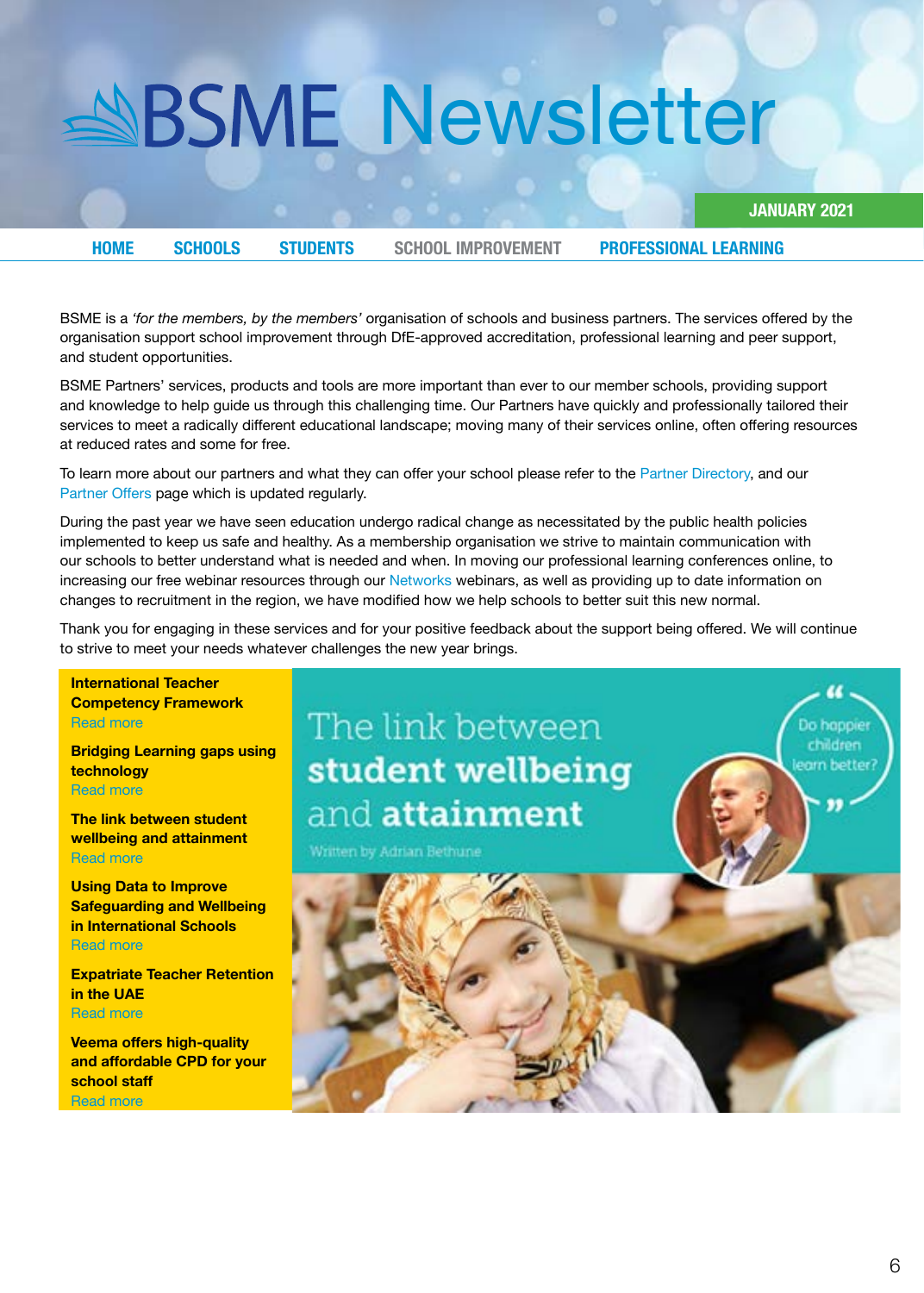<span id="page-6-0"></span>**LEARNING PROFESSIONAL [IMPROVEMENT SCHOOL](#page-5-0) [STUDENTS](#page-3-0) [SCHOOLS](#page-1-0) [HOME](#page-0-0)**

**2021 JANUARY**

# **SSME** Networks

### **Happy New Year from all of us at BSME.**

Our new service to BSME members, BSME Networks, has taken off! Thank you for supporting this exclusive service to BSME schools. Your staff will have access to discussion forums, webinars and links to partners by subject and whole school priority. Register here.

We are excited to be launching two conferences in Term 2.

![](_page_6_Picture_9.jpeg)

Our inaugural Inclusion Conference 2021 is the result of 18 months' planning with Louise Dawson, Head of Inclusion at Jumeirah College. Louise also serves as the BSME Inclusion Network Lead.

Our inaugural Inclusion Conference has something for your entire Inclusion team with workshops for Leaders, department heads, SENCOs, and classroom teachers looking to refine SEND provision.

The consistently oversubscribed annual EYFS Conference

![](_page_6_Picture_13.jpeg)

2021 also takes on a new online format. Our thanks to GEMS Founders School Dubai and Hartland International for their support in hosting this conference. A special word of thanks to Aminah Evans, Foundation Stage Leader at Hartland International School, for Leading the BSME EYFS Network.

The third annual EYFS Conference 2021 carries on from successful conferences by showcasing keynote speakers Greg Bottrill, Judith Twani, and Karen Wilding. Sessions include co-play, problem solving in maths, transitioning from EYFS to KS1, leadership skills, and improving observation.

Using a mixture of live stream keynotes with interactive Q and A sessions, and recorded workshop sessions, we believe that this blended model offers your teams a chance to discuss topics with our experts as well as providing recorded sessions as an on-demand resource to be used in the coming months.

Registrations are being taken per school to allow cost effective professional development.

#### More information on Conferences.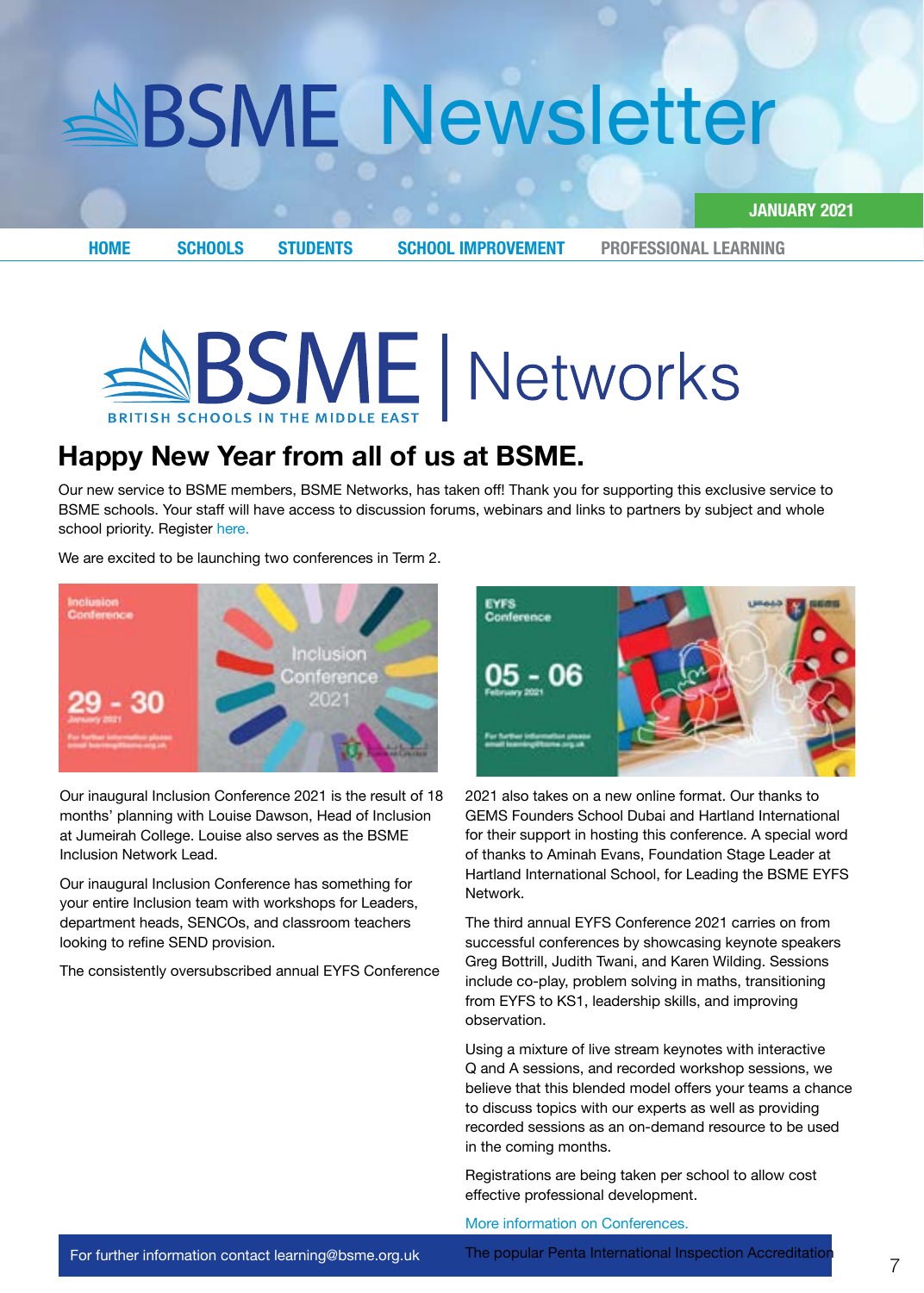**2021 JANUARY**

**[LEARNING PROFESSIONAL](#page-6-0) [IMPROVEMENT SCHOOL](#page-5-0) [STUDENTS](#page-3-0) [SCHOOLS](#page-1-0) [HOME](#page-0-0)**

Course Level 1 has been modified to an online format making this accessible to all of our members regardless of location. Join us for this interactive, multi-day course to better prepare yourself, your department and your school for inspections. This is the first course in a series of three levels that lead to a school inspector qualification. Register here,

The Professional Learning weekly webinar series showcases experts on a wide range of education topics such as

### **Inspection Accreditation** Level 1 **Penta International Presenter Colin Dyson**

January 2021

08:30 to 17:00 Horizon International School, Dubai

Don't miss out! Book your place by 28 December 2020

**Register at** www.bsme.org.uk

![](_page_7_Picture_13.jpeg)

psychological resilience, STEM, parental engagement, immersive marketing, guided reading and supporting your TAs. This series is free and available to the entire education community.

#### **Register for upcoming webinars <b>Register** Watch recorded webinars

For further information contact learning@bsme.org.uk